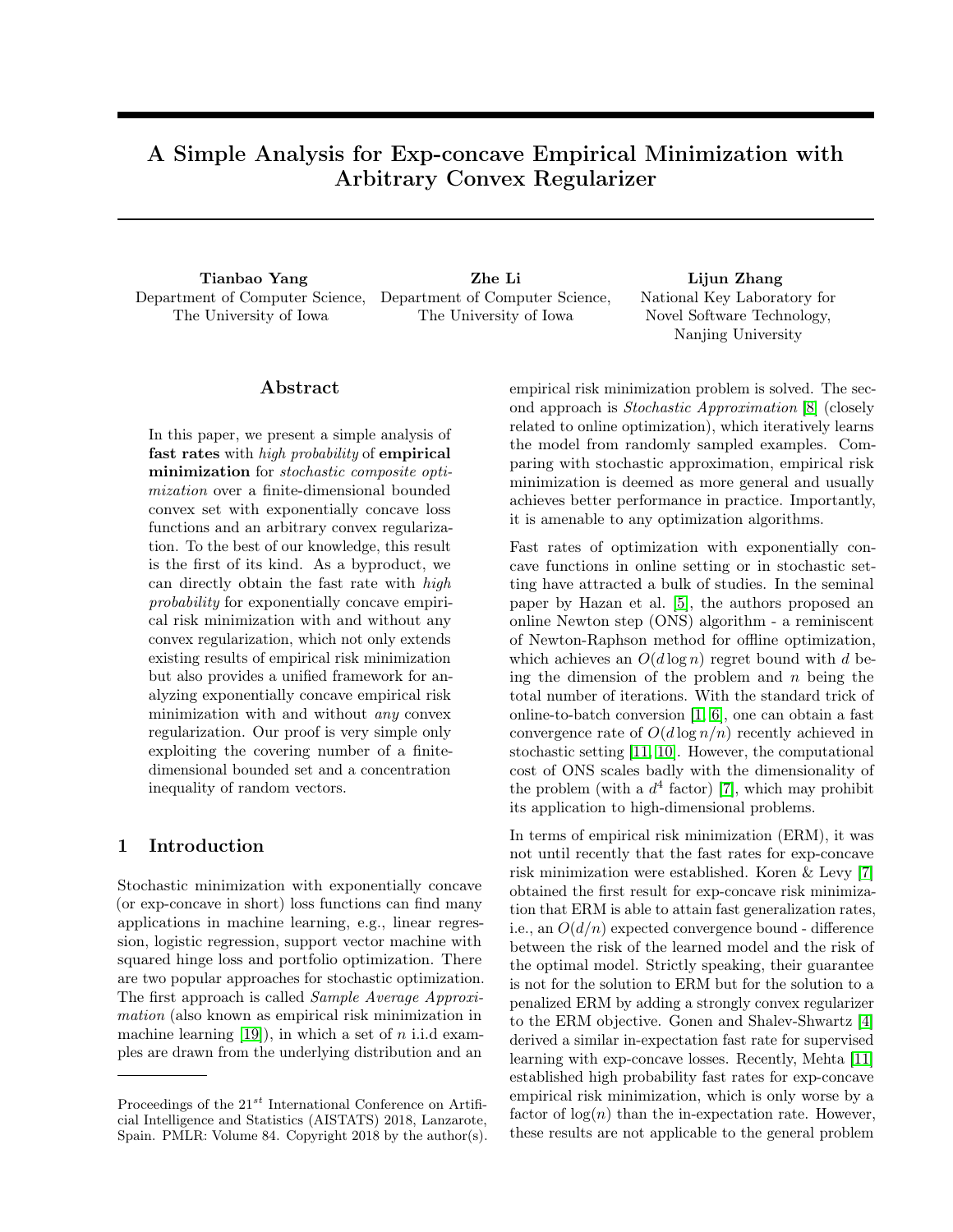studied in this work.

This paper is motivated by solving the following stochastic composite optimization problem:

<span id="page-1-0"></span>
$$
\mathbf{w}_{*} = \arg\min_{\mathbf{w} \in \mathcal{W}} \left[ P(\mathbf{w}) \triangleq \mathrm{E}_{\mathbf{z} \sim \mathcal{P}}[f(\mathbf{w}, \mathbf{z})] + R(\mathbf{w}) \right],
$$
\n(1)

where the objective consists of a stochastic component that is the expectation over a random function  $f(\mathbf{w}, \mathbf{z})$ and a deterministic component  $R(\mathbf{w})$ . In this paper, we will assume: (i)  $W \subseteq \mathbb{R}^d$  is a compact and convex set; (ii)  $f(\mathbf{w}, \mathbf{z})$  is a smooth and  $\beta$ -exp-concave function of w for any z, and is Lipschitz continuous over the bounded domain  $W$ . To make it general, we do not impose strong convexity or exp-concave or smoothness assumption on  $R(\mathbf{w})$  except for convexity.

We study the convergence of the empirical minimizer of  $(1)$ , i.e.,

$$
\widehat{\mathbf{w}} = \arg\min_{\mathbf{w} \in \mathcal{W}} \left[ P_n(\mathbf{w}) \triangleq \frac{1}{n} \sum_{i=1}^n f(\mathbf{w}, \mathbf{z}_i) + R(\mathbf{w}) \right],
$$
\n(2)

where  $z_1, \ldots, z_n$  are i.i.d samples from  $\mathbb{P}$ . Our major goal here is to establish the fast convergence rate of the empirical minimizer in terms of  $P(\hat{\mathbf{w}}) - P(\mathbf{w}_*)$ . This is in contrast to many previous works focusing on convergence analysis of stochastic approximation algorithms [\[9\]](#page-8-3) for solving [\(1\)](#page-1-0). It is noticeable that many efficient optimization algorithms are available for solving [\(2\)](#page-1-1) [\[20,](#page-8-4) [2\]](#page-7-6). In machine learning applications, the deterministic component  $R(\mathbf{w})$  is usually a regularizer that enforces some kind of structure over the model w. Many studies in machine learning and statistics have found that using a certain kind of regularization that incorporates prior knowledge about the model can lead to great improvements on performance in many applications.

To establish the convergence rate of the empirical minimizer [\(2\)](#page-1-1), one may consider to define a new loss  $h(\mathbf{w}, \mathbf{z}) = f(\mathbf{w}, \mathbf{z}) + R(\mathbf{w})$  such that  $P(\mathbf{w}) =$  $E_{\mathbf{z}}[h(\mathbf{w}, \mathbf{z})]$  and  $P_n(\mathbf{w}) = \frac{1}{n} \sum_i h(\mathbf{w}, \mathbf{z}_i)$ , and then leverage the existing theory to prove the convergence rate. However, the combined function  $h(\mathbf{w}, \mathbf{z})$  is not necessarily an exp-concave function (see Example 2 below). Therefore, all the previous fast rates analysis for exp-concave empirical risk minimization cannot carry over to the considered problem. As a consequence, the standard generalization theory of ERM [\[16\]](#page-8-5) applied to [\(2\)](#page-1-1) can only guarantee an  $O(\sqrt{d/n})$  convergence rate, which is worse than  $O(d \log n/n)$  - the fast rate that we aim to establish.

Contributions. The main contribution of this work is a simple analysis of a fast rate of  $O(d \log n/n +$   $d \log(1/\delta)/(n\beta)$  with high probability  $1 - \delta$  for the empirical minimization [\(2\)](#page-1-1) with a  $\beta$ -exp-concave losses  $f(\mathbf{w}, \mathbf{z})$  and an arbitrary convex regularizer  $R(\mathbf{w})$  in terms of  $P(\hat{\mathbf{w}}) - P(\mathbf{w}_*)$ . Our proof is simple and elementary, which only utilizes the covering number of  $W$  and a concentration inequality of random vectors.

## 2 Comparison with Previous Works

There are extensive studies about fast rates of ERM. Due to limit of space, the review below focuses on closely related work. In the three recent studies [\[7,](#page-7-4) [4,](#page-7-5) [11\]](#page-8-1), the focus is to establish fast rates in terms of risk minimization without a regularizer, i.e,

<span id="page-1-3"></span>
$$
\min_{\mathbf{w}\in\mathcal{W}} F(\mathbf{w}) \triangleq \mathcal{E}_{\mathbf{z}}[f(\mathbf{w}, \mathbf{z})],\tag{3}
$$

where  $f(\mathbf{w}, \mathbf{z})$  is a  $\beta$ -exp-concave function. As reasoned above, the fast rates in these studies do not carry over to the minimization problem [\(1\)](#page-1-0) with an arbitrary regularizer.

<span id="page-1-1"></span>Koren & Levy [\[7\]](#page-7-4) studied the convergence of a penalized/regularized empirical risk minimizer by

$$
\widetilde{\mathbf{w}} = \arg \min_{\mathbf{w} \in \mathcal{W}} \left[ \widehat{F}_n(\mathbf{w}) \triangleq \frac{1}{n} \sum_{i=1}^n f(\mathbf{w}, \mathbf{z}_i) + \frac{1}{n} g(\mathbf{w}) \right].
$$
\n(4)

They assumed that  $g(\mathbf{w})$  is a 1-strongly regularizer w.r.t the Euclidean norm and is bounded over  $W$ . Gonen and Shalev-Shwartz [\[4\]](#page-7-5) focused on the risk minimization with generalized linear model :

<span id="page-1-2"></span>
$$
\min_{\mathbf{w} \in \mathcal{W}} L(\mathbf{w}) \triangleq \mathbf{E}_{(\mathbf{x}, y) \sim D}[\phi_y(\mathbf{w}^\top \mathbf{x})],\tag{5}
$$

which is a special case of the general minimization problem [\(1\)](#page-1-0). Under the assumption that  $\phi_y(\mathbf{w}^\top \mathbf{x})$  is a  $\beta$ -exp-concave function of **w**, they provided an expected convergence rate of the empirical risk minimizer, which is in the same order as the result in [\[7\]](#page-7-4), i.e.,  $O(d/(n\beta))$ .

There are three differences between our work and these two works: (i) their results of fast rate are with respect to  $\min_{\mathbf{w}\in\mathcal{W}} F(\mathbf{w})$ , where  $F(\mathbf{w})$  does not include any regularizer; in contrast our result is respect to  $\min_{\mathbf{w}\in\mathcal{W}} F(\mathbf{w}) + R(\mathbf{w});$  (ii) the strongly convex penalization term  $g(\mathbf{w})$  in [\[7\]](#page-7-4) is artificially added to the ERM to facilitate the analysis; in contrast the arbitrary convex regularizer  $R(\mathbf{w})$  in this paper is built into the objective; (iii) their fast rate guarantee is in expectation while our fast rate guarantee is in high probability. In light of these differences, we can see that our result is more general and much stronger. In particular, when setting  $R(\mathbf{w}) = 0$  in our problem, we obtain the fast rate with high probability of the empirical risk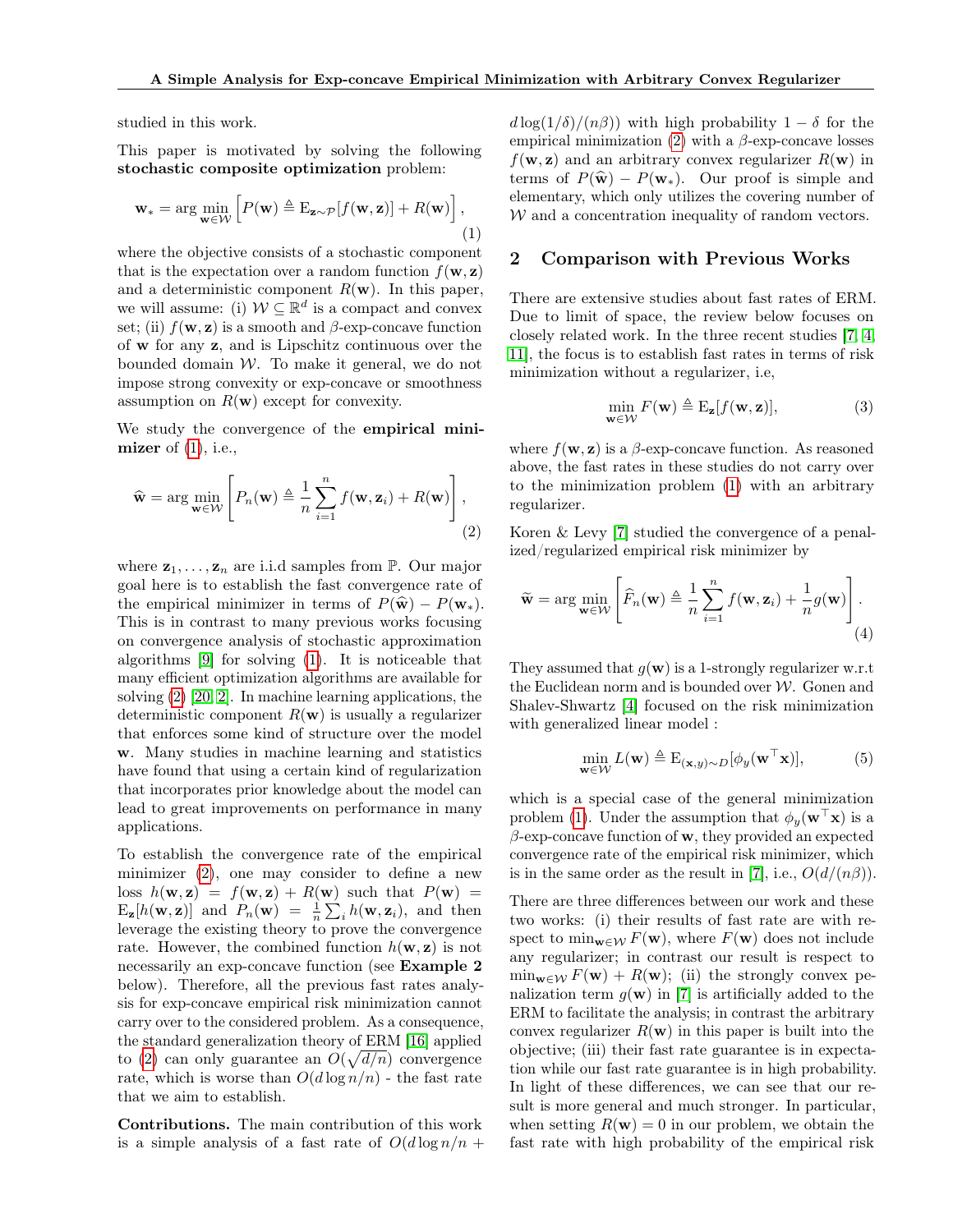minimizer, which is only worse by a factor of  $log(n)$ than the in-expectation rate in [\[4,](#page-7-5) [7\]](#page-7-4). Additionally, a similar high probability risk bound with respect to  $\min_{\mathbf{w}\in\mathcal{W}} F(\mathbf{w})$  for any regularized empirical risk minimizer [\(4\)](#page-1-2) can be easily derived in our framework as long as  $q(\mathbf{x})$  is convex and bounded over W (see Theorem [2\)](#page-4-0).

A more recent work by Mehta [\[11\]](#page-8-1) establishes a fast rate of  $O(d \log n/(n \beta))$  for the exp-concave ERM. His analysis for the empirical risk minimizer is based on the connection between exp-concavity and the stochastic mixability condition, and he exploited the heavy machinery developed in their previous work for fast rate analysis of empirical risk minimizer under the stochastic mixability condition [\[12\]](#page-8-6). However, this analysis does not apply to the regularized empirical risk minimizer [\(4\)](#page-1-2) with an arbitrary convex regularizer. Admittedly, [\[11\]](#page-8-1) has made additional contribution on removing the  $log(n)$  factor by using boosting techniques to boost the in-expectation results of [\[7,](#page-7-4) [4\]](#page-7-5).

We comment on the extra conditions on the loss functions  $f(\mathbf{w}, \mathbf{z})$ . [\[7\]](#page-7-4) requires that  $f(\mathbf{w}, \mathbf{z})$  is a smooth function of **w** for any **z** and is bounded over  $W$ . Both [\[4\]](#page-7-5) and [\[11\]](#page-8-1) require that  $\phi_y(z)$  or  $f(\mathbf{w}, \mathbf{z})$  to be Lipschitz continuous. Note that Lipschitz continuity implies bounded range of the loss function  $f(\mathbf{w}, \mathbf{z})$ . In the present paper, we assume that  $f(\mathbf{w}, \mathbf{z})$  is Lipschitz continuous and smooth over  $W$  for all  $z$ . Both conditions are necessary for us to deliver a simple analysis for exp-concave empirical minimization with an arbitrary convex regularizer. We also notice for a twice differentiable smooth and exp-concave function, Lipschitz continuity is automatically satisfied.

Next, we briefly mention several results regarding fast rates of ERM under strong convexity condition - a stronger condition than exp-concavity. Shalev-Shwartz et al. [\[16\]](#page-8-5) established an  $O(1/(n\beta))$  in-expectation convergence bound of ERM over any bounded convex set for [\(3\)](#page-1-3), which requires each individual loss function  $f(\mathbf{w}, \mathbf{z})$  to be a  $\beta$ -strongly convex function of **w**. However, in machine learning applications, individual loss functions are usually not strongly convex. Recently, Zhang et al. [\[21\]](#page-8-7) developed optimistic rates of ERM over a bounded convex set  $W \subseteq \mathbb{R}^d$  for [\(3\)](#page-1-3), where they assumed  $f(\mathbf{w}, \mathbf{z})$  to be non-negative and smooth. Under  $\beta$ -strong convexity assumption of  $F(\mathbf{w})$ , they established a fast rate of  $O(d \log(n)/(n \beta))$  with high probability and a faster rate of  $O(1/(n^2\beta))$  when the optimal risk is small and the number of samples is sufficiently large  $(n \geq \Omega(d \log n/\beta))$ . This paper follows a similar analysis framework as in [\[21\]](#page-8-7). However, a striking difference between this work and [\[21\]](#page-8-7) is that we explore the local strong convexity with respect to a local norm pertained to an exp-concave loss, and bound

the concentration of  $\nabla P_n(\mathbf{w}_*)$  around  $\nabla P(\mathbf{w}_*)$  with respect to the local norm. In [\[18\]](#page-8-8), the authors consid-ered the composite problem [\(1\)](#page-1-0) with  $f(\mathbf{w}, \mathbf{z})$  having a generalized linear form and established a fast rate with high probability of  $O(1/(n\beta))$  for  $\beta$ -strongly convex objective.

We can also compare with stochastic approximation algorithms. Lan [\[9\]](#page-8-3) presented an optimal method for solving [\(1\)](#page-1-0) without the exp-concavity assumption, which employs a proximal mapping to handle  $R(\mathbf{w})$  and has a convergence rate of  $O(\frac{1}{n} + \frac{\tau}{\sqrt{n}})$ , where  $\tau$  is related to the noise in the stochastic gradient. In contrast, the convergence rate of empirical minimizer shown in this work has a better dependence on  $n$ . One may also apply the online-to-batch conversion to a variant of ONS that employs the proximal mapping to handle  $R(\mathbf{w})$  to obtain an  $O(d \log(n)/(n \beta))$  convergence with high probability. Nonetheless, the resulting algorithm will be at least as expensive as ONS. Finally, it is worth mentioning that the linear dependence on the dimensionality d of the sample complexity for achieving an  $\epsilon$  excess risk bound is unavoidable even with smooth functions  $f(\mathbf{w}, \mathbf{z})$  [\[3\]](#page-7-7). The convergence rate  $\sqrt{d/n}$  from the standard generalization theory of ERM [\[16\]](#page-8-5) implies a sample complexity of  $d/\epsilon^2$ , which also has a linear dependence on d.

# 3 Preliminaries

In this section, we present some preliminaries. Let  $z \in \mathcal{Z}$  denote a random variable following a distribution P. Denote by  $\nabla f(\mathbf{w}, \mathbf{z})$  the partial gradient in terms of w. Define

$$
F(\mathbf{w}) = \mathbf{E}_{\mathbf{z}}[f(\mathbf{w}, \mathbf{z})], \quad P(\mathbf{w}) = F(\mathbf{w}) + R(\mathbf{w}). \quad (6)
$$

Let  $\|\cdot\|_2$  denote the Euclidean norm of a vector. For a positive definite matrix  $H \succ 0$ , define the H- $\text{norm } ||\mathbf{w}||_H = \sqrt{\mathbf{w}^\top H \mathbf{w}}$  and its dual norm  $||\mathbf{w}||_{H^{-1}} =$  $\sqrt{\mathbf{w}^{\top}H^{-1}\mathbf{w}}$ . By Hölder's inequality, we have  $\mathbf{w}^{\top}\mathbf{u} \leq$  $\|w\|_H \|u\|_{H^{-1}}$ .

A function  $f(\mathbf{w})$  is  $\beta$ -exp-concave over the domain W for some  $\beta > 0$  if the function  $\exp(-\beta f(\mathbf{w}))$  is concave over W. If  $f(\mathbf{w})$  is twice differentiable and  $\beta$ -exp-concave, it follows that

<span id="page-2-0"></span>
$$
\nabla^2 f(\mathbf{w}) \succeq \beta \nabla f(\mathbf{w}) \nabla f(\mathbf{w})^\top. \tag{7}
$$

A function  $f(\mathbf{w})$  is a L-smooth function with respect to  $\|\cdot\|_2$  over W if the following inequality holds that for all  $\mathbf{w}, \mathbf{u} \in \mathcal{W}$  for some  $L > 0$ 

$$
f(\mathbf{w}) \le f(\mathbf{u}) + \nabla f(\mathbf{u})^{\top}(\mathbf{w} - \mathbf{u}) + \frac{L}{2} ||\mathbf{w} - \mathbf{u}||_2^2.
$$
 (8)

A function  $f(\mathbf{w})$  is G-Lipschitz continuous if  $|f(\mathbf{w}) |f(\mathbf{u})| \leq G \|\mathbf{w} - \mathbf{u}\|_2, \forall \mathbf{w}, \mathbf{u} \in \mathcal{W}.$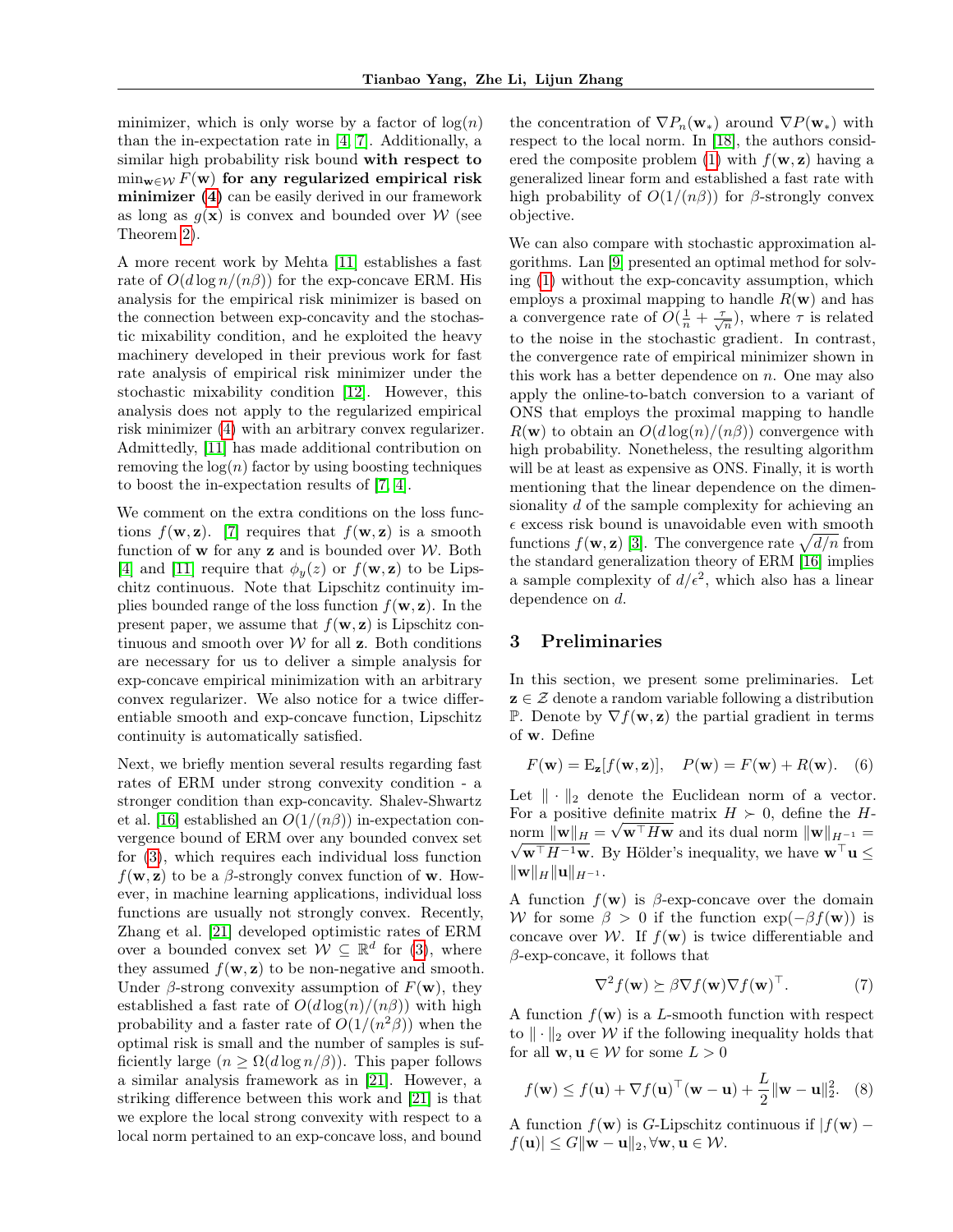We will make the following assumptions regarding the loss function  $f(\mathbf{w}, \mathbf{z})$  and the regularizer  $R(\mathbf{w})$ .

<span id="page-3-0"></span>Assumption 1. We assume that  $(i)$  W is a closed and bounded convex set, i.e., there exists R such that  $\|\mathbf{w}\|_2 \leq R$  for all  $\mathbf{w} \in \mathcal{W}$ . (ii)  $f(\mathbf{w}, \mathbf{z})$  is a G-Lipschitz continuous, L-smooth and  $\beta$ -exp-concave function of  $\mathbf{w} \in \mathcal{W}$  for any  $\mathbf{z} \in \mathcal{Z}$ . (iii)  $R(\mathbf{w})$  is a convex function.

**Remark 1:** Note that if  $f(\mathbf{w}, \mathbf{z})$  is twice differentiable, the smoothness and exp-concavity naturally imply Lipschitz continuity. This can be seen from [\(7\)](#page-2-0) by noting that  $\nabla^2 f(\mathbf{w}) \preceq L I$ . As a result  $\|\nabla f(\mathbf{w})\|_2 \leq \sqrt{L/\beta}$ , which implies that  $f(\mathbf{w}, \mathbf{z})$  is  $G = \sqrt{L/\beta}$ -Lipschitz continuous.

There are many machine learning problems satisfying the above assumptions. If we consider the loss function in supervised learning  $f(\mathbf{w}, \mathbf{z}) = \phi(\mathbf{w}^{\top}\mathbf{x}, y)$ where  $(\mathbf{x}, y) \sim D$  denote a random feature vector and label, then the square loss, logistic loss, squared hinge loss are exp-concave function under appropriate conditions on  $(x, y)$ . Let us consider the square loss  $f(\mathbf{w}, (\mathbf{x}, y)) = (\mathbf{w}^\top \mathbf{x} - y)^2$  as an example.

**Example 1.** Suppose **x** and  $y$  are bounded. W.l.g we can assume  $\|\mathbf{x}\|_2 \leq 1$  and  $|y| \leq R$ . Then  $\nabla f(\mathbf{w}, (\mathbf{x}, y)) = 2(\mathbf{w}^\top \mathbf{x} - y)\mathbf{x}$  and  $\nabla^2 f(\mathbf{w}, (\mathbf{x}, y)) =$  $2\mathbf{x}\mathbf{x}^{\top}$ . It then follows that for any  $\beta \leq \frac{1}{8R^2}$  and any  $\mathbf{w} \in \mathcal{W},$ 

$$
\beta \nabla f(\mathbf{w}, (\mathbf{x}, y)) \nabla f(\mathbf{w}, (\mathbf{x}, y))^\top \preceq \beta 16R^2 \mathbf{x} \mathbf{x}^\top \preceq \nabla^2 f(\mathbf{w}, (\mathbf{x}, y)),
$$

which guarantees that  $\exp(-\beta f(\mathbf{w}, (\mathbf{x}, y)))$  is a  $\beta$ -expconcave function of w.

Next, we give an example showing that the sum of an exp-concave function and a convex function is not necessarily an exp-concave function.

**Example 2.** Let  $\mathbf{w} = (w_1, w_2)^\top \in [0, 1]^2$ ,  $f(\mathbf{w}) =$  $(w_1 - 1)^2$  and  $R(\mathbf{w}) = w_2$ . To see  $f(\mathbf{w})$  is an expconcave function, we can show that  $\nabla f(\mathbf{w}) = (2(w_1 -$ 1), 0)<sup> $\top$ </sup> and  $\nabla^2 f(\mathbf{w}) = \begin{pmatrix} 2 & 0 \\ 0 & 0 \end{pmatrix}$ , then for any  $\beta \leq 1/2$ and  $\mathbf{w} \in [0, 1]^2$ 

$$
\beta \nabla f(\mathbf{w}) \nabla f(\mathbf{w})^{\top} = \beta \begin{pmatrix} 4(w_1 - 1)^2 & 0 \\ 0 & 0 \end{pmatrix} \preceq \nabla^2 f(\mathbf{w}).
$$

To see  $P(\mathbf{w}) = f(\mathbf{w}) + R(\mathbf{w})$  is not an exp-concave function, we can show that  $\nabla P(\mathbf{w}) = (2(w_1 - 1), 1)^\top$ and  $\nabla^2 P(\mathbf{w}) = \begin{pmatrix} 2 & 0 \\ 0 & 0 \end{pmatrix}$ , then for any  $\beta > 0$  the following matrix is not positive semi-definite

$$
\nabla^2 P(\mathbf{w}) - \beta \nabla P(\mathbf{w}) \nabla P(\mathbf{w})^\top \n= \begin{pmatrix} 2 & 0 \\ 0 & 0 \end{pmatrix} - \beta \begin{pmatrix} 4(w_1 - 1)^2 & 0 \\ 0 & 1 \end{pmatrix} \n= \begin{pmatrix} 2 - 4\beta (w_1 - 1)^2 & 0 \\ 0 & -\beta \end{pmatrix},
$$

which contracts to [\(7\)](#page-2-0) if  $P(\mathbf{w})$  is an exp-concave function. As a result,  $P(\mathbf{w})$  is not an exp-concave function.

In our analysis, we will use the covering number of W. A subset  $\mathcal{N}(\mathcal{W}, \varepsilon) \subseteq \mathcal{W}$  is called an  $\varepsilon$ -net of W if for every  $\mathbf{w} \in \mathcal{W}$  one can find  $\mathbf{w}' \in \mathcal{N} (\mathcal{W}, \varepsilon)$  so that  $\|\mathbf{w} - \mathbf{w}'\|_2 \leq \varepsilon$ . The minimal cardinality of an  $\varepsilon$ -net of  $W$  is called the covering number and denoted by  $N(W, \varepsilon)$ . The covering number of the Euclidean ball  $\mathcal{B}_2^d = \{ \mathbf{w} \in \mathbb{R}^d : ||\mathbf{w}||_2 \leq 1 \}$  can be estimated using a standard volume comparison argument [\[14\]](#page-8-9), as follows  $N(\mathcal{B}_2^d, \varepsilon) \leq \left(\frac{3}{\varepsilon}\right)^d$ ,  $\varepsilon \in (0, 1)$ . The covering numbers are (almost) increasing by inclusion [\[15\]](#page-8-10):  $W \subseteq \mathcal{B}$  implies  $N(W, 2\varepsilon) \le N(\mathcal{B}, \varepsilon)$ . Since  $\mathcal{W} \subseteq \mathcal{B}_2^d(R) = \{ \mathbf{w} \in \mathbb{R}^d :$  $\|\mathbf{w}\|_2 \leq R$ , then

$$
N(W,\varepsilon) \le N(\mathcal{B}_2^d(R), \varepsilon/2) \le \left(\frac{6R}{\varepsilon}\right)^d.
$$
 (9)

Finally, we present two basic lemmas, which will be useful in our analysis.

<span id="page-3-1"></span>**Lemma [1](#page-3-0).** [\[5\]](#page-7-1) Under Assumption 1, for any  $\mathbf{w}, \mathbf{w}' \in \mathcal{W}$ , and  $\mathbf{z} \in \mathcal{Z}$  the following holds for  $\sigma \leq \frac{1}{2} \min \left\{ \frac{1}{8GR}, \beta \right\}$ 

$$
f(\mathbf{w}, \mathbf{z}) \ge f(\mathbf{w}', \mathbf{z}) + (\mathbf{w} - \mathbf{w}')^\top \nabla f(\mathbf{w}', \mathbf{z}) + \frac{\sigma}{2} (\mathbf{w} - \mathbf{w}')^\top \nabla f(\mathbf{w}', \mathbf{z}) \nabla f(\mathbf{w}', \mathbf{z})^\top (\mathbf{w} - \mathbf{w}').
$$

<span id="page-3-2"></span>**Lemma 2.** Let  $\mathbf{w}_*$  be an optimal solution to [\(1\)](#page-1-0). Then for any  $\mathbf{w} \in \mathcal{W}$  we have

$$
(\mathbf{w} - \mathbf{w}_*)^{\top} \nabla F(\mathbf{w}_*) \ge R(\mathbf{w}_*) - R(\mathbf{w}).
$$

The proof of Lemma [1](#page-3-1) can be found in [\[5\]](#page-7-1) and is thus omitted. The proof of Lemma [2](#page-3-2) is simple and presented below.

Proof of Lemma [2.](#page-3-2) By the optimality condition of  $(1)$ , there exists  $\mathbf{v}_* \in \partial R(\mathbf{w}_*)$  such that  $(\mathbf{w} (\mathbf{w}_*)^\top (\nabla F(\mathbf{w}_*) + \mathbf{v}_*) \geq 0$ , where  $\partial R(\mathbf{w}^*)$  is defined as sub-gradient of  $R(\mathbf{w})$  at  $\mathbf{w}^*$ . Since  $R(\mathbf{w})$  is a convex function, then we have  $R(\mathbf{w}) \geq R(\mathbf{w}_*) + (\mathbf{w} - \mathbf{w}_*)^{\top} \mathbf{v}_*.$ Combining the above two inequalities, we have  $(w (\mathbf{w}_*)^{\top} \nabla F(\mathbf{w}_*) \geq R(\mathbf{w}_*) - R(\mathbf{w}).$  $\Box$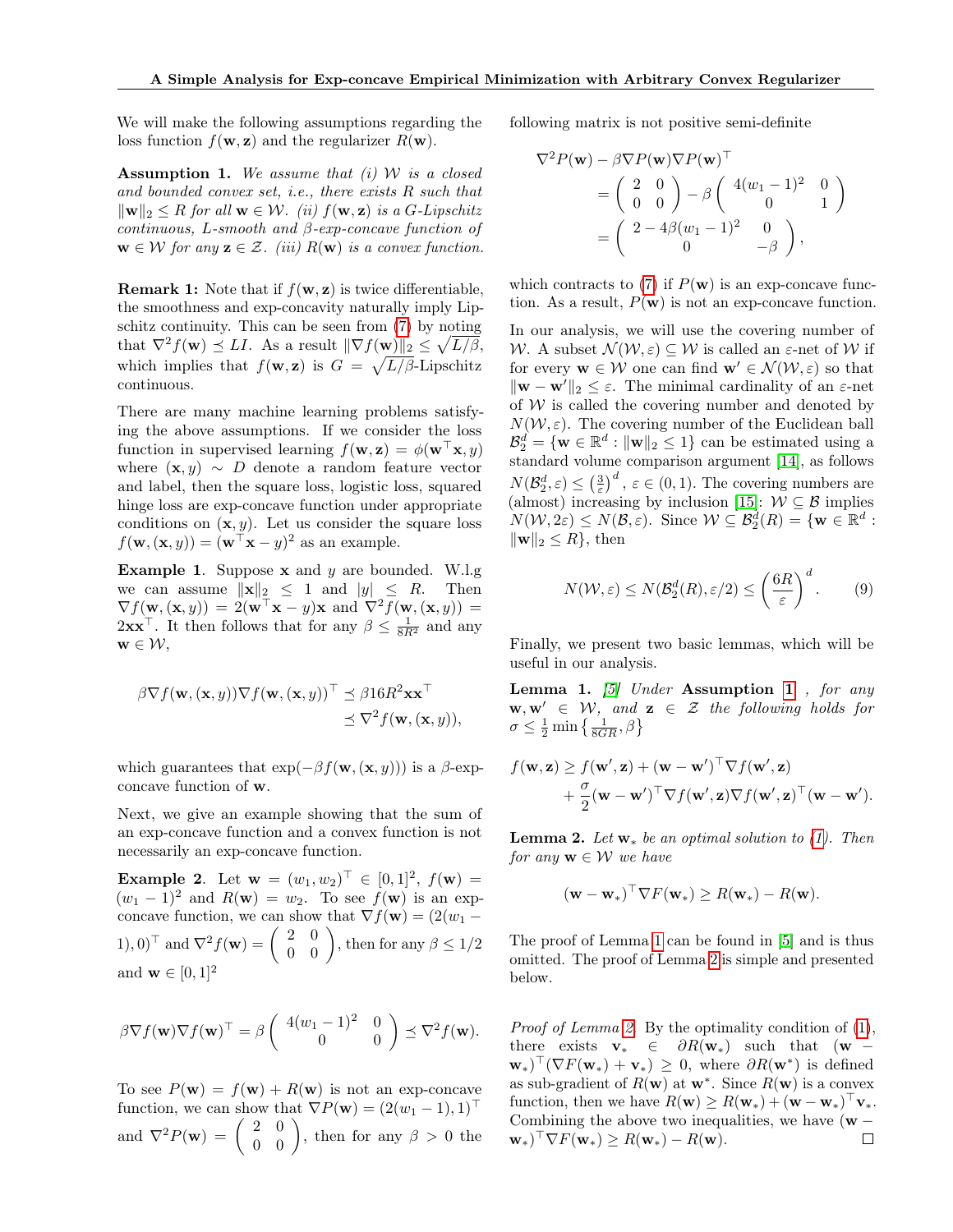# 4 Main Result and Analysis

In the sequel, we let  $\sigma$  be a constant as in Lemma [1](#page-3-1) and fix  $w_*$  - an optimal solution of [\(1\)](#page-1-0). Our main result is stated in the following theorem.

<span id="page-4-1"></span>Theorem 1. For the stochastic composite minimization problem [\(1\)](#page-1-0), we consider the empirical minimizer  $\hat{\mathbf{w}}$  by solving [\(2\)](#page-1-1). Under Assumptions [1](#page-3-0), with probability at least  $1 - \delta$ , we have

$$
P(\widehat{\mathbf{w}}) - P(\mathbf{w}_*) \leq O\left(\frac{d \log n}{n} + \frac{d \log(1/\delta)}{n\sigma}\right).
$$

**Remark 2:** Note that when  $R(\mathbf{w}) = 0$ , we directly obtain a fast rate with high probability of the empirical risk minimizer for the exp-concave risk minimization problem [\(3\)](#page-1-3). We can also obtain a similar result for [\(3\)](#page-1-3) regarding the regularized empirical risk minimizer [\(4\)](#page-1-2) that provides a different way for solving [\(3\)](#page-1-3), which is usually preferred over solving the empirical risk minimization problem without any regularization due to that (i) a regularization can lead to a better condition from the perspective of optimization complexity; and (ii) the prior knowledge about the model can be encoded into the regularizer.

<span id="page-4-0"></span>**Theorem 2.** For the risk minimization problem  $(3)$ , we consider the regularized empirical risk minimizer  $\widetilde{\mathbf{w}}$  by solving [\(4\)](#page-1-2). Under Assumptions [1](#page-3-0)(i), (ii), and that  $g(x)$  is bounded over W such that  $\sup_{\mathbf{w},\mathbf{w}'\in\mathcal{W}}|g(\mathbf{w})-g(\mathbf{w}')|\leq B$ , with probability at least  $1 - \delta$ , we have

$$
F(\widetilde{\mathbf{w}}) - \min_{\mathbf{w} \in \mathcal{W}} F(\mathbf{w}) \le O\left(\frac{d \log n}{n} + \frac{d \log(1/\delta)}{n\sigma}\right).
$$

Remark 3: This new result not only addresses the open problem raised in [\[7\]](#page-7-4) about the high probability bound for the strongly regularized empirical risk minimizer but also extends the fast rate to any regularized empirical risk minimizer as long as the regularizer is convex. In comparison, [\[7\]](#page-7-4) only provides the expectational fast rate for the regularized empirical risk minimizer using a strongly convex regularizer. The additional assumption used in our analysis compared to [\[7\]](#page-7-4) is the Lipschitz continuity of the loss functions over the domain  $W$ , which is mild. One of the reviewers for this paper mentions that it will be interesting to decouple d from  $\log(n)$  and  $\log(1/\delta)$  in both theorem [1](#page-4-1) and [2,](#page-4-0) which will be considered in future.

Below, we will prove Theorem [1](#page-4-1) and Theorem [2.](#page-4-0) To prove the theorems, we first establish several lemmas. Lemma 3. Suppose Assumptions [1](#page-3-0) hold. For any  $\alpha > 0$  we have

$$
\frac{\alpha}{2} \|\mathbf{w} - \mathbf{w}_*\|_H^2 \le P(\mathbf{w}) - P(\mathbf{w}_*) + \frac{\alpha}{2} \|\mathbf{w} - \mathbf{w}_*\|_2^2,
$$
\n(10)

where 
$$
H = I + \frac{\sigma}{\alpha} E[\nabla f(\mathbf{w}_*, \mathbf{z}) \nabla f(\mathbf{w}_*, \mathbf{z})^\top].
$$

*Proof.* Let  $F(\mathbf{w}) = \mathbf{E}_{\mathbf{z}}[f(\mathbf{w}, \mathbf{z})]$ . We begin with the following inequality in Lemma [1](#page-3-1)

$$
f(\mathbf{w}, \mathbf{z}) \ge f(\mathbf{w}', \mathbf{z}) + (\mathbf{w} - \mathbf{w}')^\top \nabla f(\mathbf{w}', \mathbf{z}) + \frac{\sigma}{2} (\mathbf{w} - \mathbf{w}')^\top \nabla f(\mathbf{w}', \mathbf{z}) \nabla f(\mathbf{w}', \mathbf{z})^\top (\mathbf{w} - \mathbf{w}')
$$

Let  $\mathbf{w}' = \mathbf{w}_*$  and taking expectation over both sides over the random variable  $\mathbf{z} \sim \mathbb{P}$ , we have

$$
F(\mathbf{w}) \geq F(\mathbf{w}_{*}) + (\mathbf{w} - \mathbf{w}_{*})^{\top} \nabla F(\mathbf{w}_{*}) + \frac{\sigma}{2} (\mathbf{w} - \mathbf{w}_{*})^{\top} E[\nabla f(\mathbf{w}_{*}, \mathbf{z}) \nabla f(\mathbf{w}_{*}, \mathbf{z})^{\top}](\mathbf{w} - \mathbf{w}_{*})
$$

Adding up the above inequality and the inequality in Lemma [2,](#page-3-2) we have

$$
P(\mathbf{w}) \ge P(\mathbf{w}_{*}) + \frac{\sigma}{2}(\mathbf{w} - \mathbf{w}_{*})^{\top} E[\nabla f(\mathbf{w}_{*}, \mathbf{z}) \nabla f(\mathbf{w}_{*}, \mathbf{z})^{\top}](\mathbf{w} - \mathbf{w}_{*})
$$

Adding  $\frac{\alpha}{2} \|\mathbf{w} - \mathbf{w}_*\|_2^2$  on both sides and by the definition of  $H$ , we can finish the proof.

 $\Box$ 

<span id="page-4-2"></span>**Lemma 4.** Let  $H = I + \frac{\sigma}{\alpha} E[\nabla f(\mathbf{w}^*, \mathbf{z}) \nabla f(\mathbf{w}^*, \mathbf{z})^\top].$ Under Assumption [1](#page-3-0), with probability at least  $1 - \delta$ , for any  $\alpha > 0$ , we have

$$
\|\nabla P(\mathbf{w}_*) - \nabla P_n(\mathbf{w}_*)\|_{H^{-1}}\n\le \frac{2G \log(2/\delta)}{n} + \sqrt{\frac{2\alpha d \log(2/\delta)}{n\sigma}}.
$$
\n(11)

Proof. To prove the above lemma. We need the following concentration result of random vectors.

<span id="page-4-3"></span>**Proposition 1.** [\[17\]](#page-8-11). Let  $H$  be a Hilbert space equipped with a norm  $\|\cdot\|$  and let  $\xi$  be a random variable with values in H. Assume  $\|\xi\| \leq M < \infty$  almost surely. Denote  $\sigma^2(\xi) = \mathbb{E} \left[ \|\xi\|^2 \right]$ . Let  $\{\xi_i\}_{i=1}^m$  be  $m \ (m < \infty)$ independent draws of ξ. For any  $0 < \delta < 1$ , with confidence  $1 - \delta$ ,

$$
\left\|\frac{1}{m}\sum_{i=1}^m\left[\xi_i - \mathrm{E}[\xi_i]\right]\right\| \le \frac{2M\log(2/\delta)}{m} + \sqrt{\frac{2\sigma^2(\xi)\log(2/\delta)}{m}}.
$$

To utilize the above lemma, we consider  $\nabla f(\mathbf{w}_*, \mathbf{z}) \in$  $\mathbb{R}^d$  as a random variable in a Hilbert space equipped with a norm  $\|\nabla f(\mathbf{w}_*, \mathbf{z})\| = \|\nabla f(\mathbf{w}_*, \mathbf{z})\|_{H^{-1}}$ . Then we have  $E[\nabla f(\mathbf{w}_*, \mathbf{z})] = \nabla F(\mathbf{w}_*)$ . To prove Lemma [4,](#page-4-2) we need an upper bound of  $E\left[\|\nabla f(\mathbf{w}_*, \mathbf{z})\|_{H^{-1}}^2\right]$  and  $\|\nabla f(\mathbf{w}_*, \mathbf{z})\|_{H^{-1}}$ . First, we note that  $H \succ I$ , then  $\|\nabla f_i(\mathbf{w}_*)\|_{H^{-1}} \leq \|\nabla f_i(\mathbf{w}_*)\|_2 \leq G.$  Second,

$$
\mathbf{E}\left[\|\nabla f(\mathbf{w}_*, \mathbf{z})\|_{H^{-1}}^2\right] = \text{tr}(H^{-1}\mathbf{E}[\nabla f(\mathbf{w}_*, \mathbf{z})\nabla f(\mathbf{w}_*, \mathbf{z})^\top])
$$
  

$$
\leq \frac{\alpha}{\sigma}d,
$$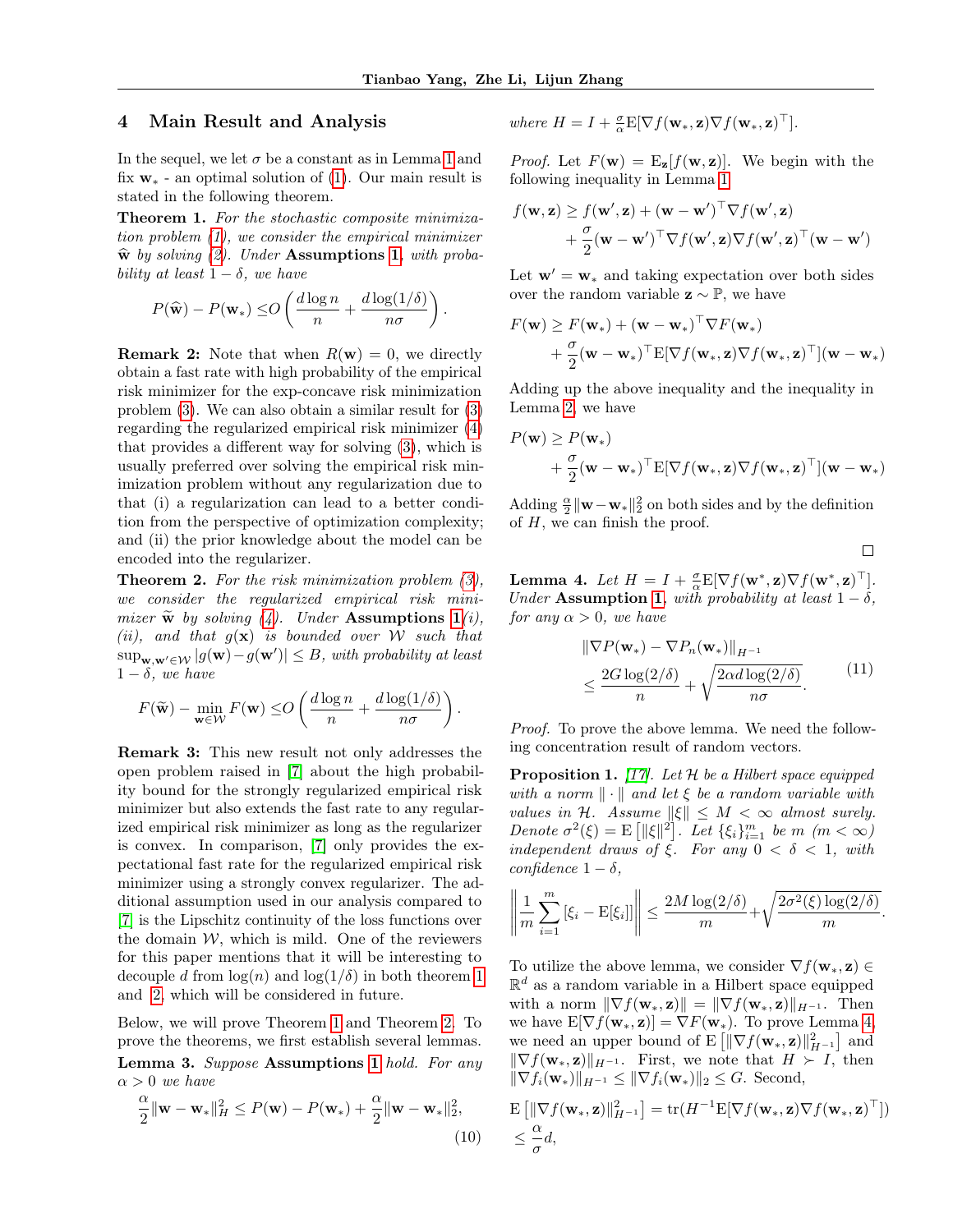where  $tr(\cdot)$  denotes the trace function and the last inequality uses  $\frac{\alpha}{\sigma}H \succ \mathbb{E}[\nabla f(\mathbf{w}_*, \mathbf{z}) \nabla f(\mathbf{w}_*, \mathbf{z})^\top]$ . Then, according to Proposition [1,](#page-4-3) with probability at least  $1 - \delta$ , we have

$$
\|\nabla P(\mathbf{w}_*) - \nabla P_n(\mathbf{w}_*)\|_{H^{-1}} \n= \left\|\nabla F(\mathbf{w}_*) - \frac{1}{n} \sum_{i=1}^n \nabla f(\mathbf{w}_*, \mathbf{z}_i)\right\|_{H^{-1}} \n\leq \frac{2G \log(2/\delta)}{n} + \sqrt{\frac{2\alpha d \log(2/\delta)}{n\sigma}}.
$$

<span id="page-5-0"></span>Lemma 5. Under Assumptions [1](#page-3-0), with probability at least  $1 - \delta$ , for any  $\mathbf{w} \in \mathcal{W}$  and any  $\varepsilon > 0$ , we have

$$
\|\nabla P(\mathbf{w}) - \nabla P(\mathbf{w}^*) - [\nabla P_n(\mathbf{w}) - \nabla P_n(\mathbf{w}^*)]\|_2
$$
  
\n
$$
\leq \frac{LC(\varepsilon) \|\mathbf{w} - \mathbf{w}^*\|_2}{n} + \sqrt{\frac{LC(\varepsilon)(P(\mathbf{w}) - P(\mathbf{w}_*))}{n}}
$$
  
\n
$$
+ \frac{LC(\varepsilon)\varepsilon}{n} + \sqrt{\frac{LGC(\varepsilon)\varepsilon}{n}} + 2L\varepsilon.
$$

where  $C(\varepsilon) = 4(\log(2/\delta) + d \log(6R/\varepsilon)).$ 

The proof of the above lemma is similar to the proof of Lemma 1 in [\[21\]](#page-8-7) and is deferred to the appendix. The idea of the proof is that: first we establish an upper bound for a fixed  $\mathbf{w} \in \mathcal{N}(\mathcal{W}, \varepsilon)$  using Proposition [1](#page-4-3) and then use the union bound and the covering number of W to get an upper bound for any  $\mathbf{w} \in \mathcal{N}(\mathcal{W}, \varepsilon)$ . Then we utilize the property of the  $\varepsilon$ -net to prove the inequality in the lemma.

#### 4.1 Proof of Theorem [1](#page-4-1)

To facilitate the presentation, we introduce the following notation.

$$
\Delta_n(\mathbf{w}) = \nabla P(\mathbf{w}) - \nabla P_n(\mathbf{w})
$$

Then the bound in Lemma [4](#page-4-2) is for  $\|\Delta_n(\mathbf{w}_*)\|_{H^{-1}}$ , and the bound in Lemma [5](#page-5-0) is for  $\|\Delta_n(\mathbf{w}) - \Delta_n(\mathbf{w}_*)\|_2$ .

Let  $\varepsilon > 0$  and  $H = I + \frac{\sigma}{\alpha} E[\nabla f(\mathbf{w}_*, \mathbf{z}) \nabla f(\mathbf{w}_*, \mathbf{z})^\top]$  with  $\alpha > 0$ . The values of  $\alpha$  and  $\varepsilon$  will be decided later.

$$
P(\widehat{\mathbf{w}}) - P(\mathbf{w}_*) \le \nabla P(\widehat{\mathbf{w}})^\top (\widehat{\mathbf{w}} - \mathbf{w}_*)
$$
  
\n
$$
= (\nabla P(\widehat{\mathbf{w}}) - \nabla P(\mathbf{w}_*))^\top (\widehat{\mathbf{w}} - \mathbf{w}_*)
$$
  
\n
$$
+ \nabla P(\mathbf{w}_*)^\top (\widehat{\mathbf{w}} - \mathbf{w}_*)
$$
  
\n
$$
= (\Delta_n(\widehat{\mathbf{w}}) - \Delta_n(\mathbf{w}_*))^\top (\widehat{\mathbf{w}} - \mathbf{w}_*)
$$
  
\n
$$
+ \Delta_n(\mathbf{w}_*)^\top (\widehat{\mathbf{w}} - \mathbf{w}_*) + \nabla P_n(\widehat{\mathbf{w}})^\top (\widehat{\mathbf{w}} - \mathbf{w}_*)
$$
  
\n
$$
\le (\Delta_n(\widehat{\mathbf{w}}) - \Delta_n(\mathbf{w}_*))^\top (\widehat{\mathbf{w}} - \mathbf{w}_*)
$$
  
\n
$$
+ \Delta_n(\mathbf{w}_*)^\top (\widehat{\mathbf{w}} - \mathbf{w}_*),
$$

where the first inequality uses the convexity of  $P(\mathbf{w})$ and the second inequality uses the optimality condition of  $\widehat{\mathbf{w}},$  i.e.,  $\langle \nabla P_n(\widehat{\mathbf{w}}), \widehat{\mathbf{w}} - \mathbf{w}_* \rangle \leq 0$ . Then we have

$$
P(\widehat{\mathbf{w}}) - P(\mathbf{w}_*)
$$
  
\n
$$
\leq ||\Delta_n(\widehat{\mathbf{w}}) - \Delta_n(\mathbf{w}_*)||_2 ||\widehat{\mathbf{w}} - \mathbf{w}_*||_2
$$
  
\n
$$
+ ||\Delta_n(\mathbf{w}_*)||_{H^{-1}} ||\widehat{\mathbf{w}} - \mathbf{w}_*||_H,
$$

By Lemma [5](#page-5-0) and Lemma [4,](#page-4-2) with probability at least  $1 - 2\delta$ , we have

<span id="page-5-1"></span>
$$
P(\widehat{\mathbf{w}}) - P(\mathbf{w}_{*}) \le 2L\varepsilon \|\widehat{\mathbf{w}} - \mathbf{w}_{*}\|_{2} + \frac{LC(\varepsilon)\|\widehat{\mathbf{w}} - \mathbf{w}_{*}\|_{2}^{2}}{n} + \frac{LC(\varepsilon)\varepsilon \|\widehat{\mathbf{w}} - \mathbf{w}_{*}\|_{2}}{n} + \|\widehat{\mathbf{w}} - \mathbf{w}_{*}\|_{2} \sqrt{\frac{LC(\varepsilon)(P(\widehat{\mathbf{w}}) - P(\mathbf{w}_{*}))}{n}} + \|\widehat{\mathbf{w}} - \mathbf{w}_{*}\|_{2} \sqrt{\frac{LC(\varepsilon)(P(\widehat{\mathbf{w}}) - P(\mathbf{w}_{*}))}{n}} + \frac{2G \log(2/\delta) \|\widehat{\mathbf{w}} - \mathbf{w}_{*}\|_{H}}{n} + \|\widehat{\mathbf{w}} - \mathbf{w}_{*}\|_{H} \sqrt{\frac{2\alpha d \log(2/\delta)}{n\sigma}}.
$$
\n(12)

Next, we bound the last four terms in the R.H.S using Hölder's inequality.

$$
\|\widehat{\mathbf{w}} - \mathbf{w}_{*}\|_{2} \sqrt{\frac{LC(\varepsilon)G\varepsilon}{n}} \le \frac{LC(\varepsilon) \|\widehat{\mathbf{w}} - \mathbf{w}_{*}\|_{2}^{2}}{n} + \frac{G\varepsilon}{4},
$$
\n(13)

$$
\|\widehat{\mathbf{w}} - \mathbf{w}_{*}\|_{2} \sqrt{\frac{LC(\varepsilon)(P(\widehat{\mathbf{w}}) - P(\mathbf{w}_{*}))}{n}}
$$

$$
\leq \frac{3LC(\varepsilon) \|\widehat{\mathbf{w}} - \mathbf{w}_{*}\|_{2}^{2}}{2n} + \frac{P(\widehat{\mathbf{w}}) - P(\mathbf{w}_{*})}{6},
$$
(14)

$$
\frac{2G\log(2/\delta)\left\|\widehat{\mathbf{w}}-\mathbf{w}_{*}\right\|_{H}}{n} \leq \frac{\alpha}{12}\|\mathbf{w}_{*}-\widehat{\mathbf{w}}\|_{H}^{2}
$$

<span id="page-5-5"></span><span id="page-5-4"></span><span id="page-5-3"></span><span id="page-5-2"></span>
$$
+\frac{12G^2\log^2(2/\delta)}{n^2\alpha},\quad(15)
$$

$$
\|\widehat{\mathbf{w}} - \mathbf{w}_{*}\|_{H} \sqrt{\frac{2\alpha d \log(2/\delta)}{n\sigma}} \leq \frac{\alpha}{12} \|\mathbf{w}_{*} - \widehat{\mathbf{w}}\|_{H}^{2} + \frac{6d \log(2/\delta)}{n\sigma}, \quad (16)
$$

Combining the inequalities in  $(12)$ ,  $(13)$ ,  $(14)$ ,  $(15)$ ,

 $\Box$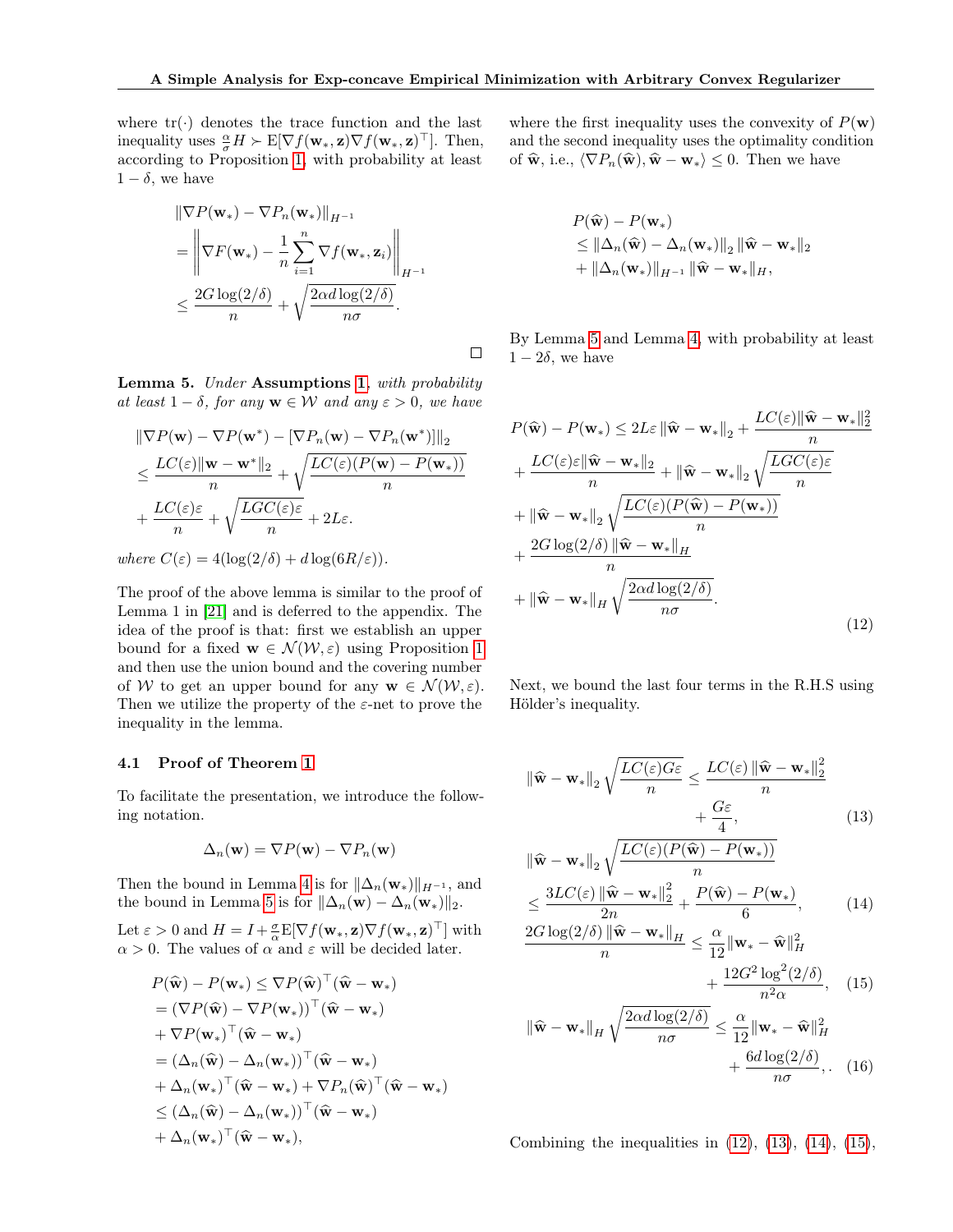$\frac{2}{2}$ 

and [\(16\)](#page-5-5), with probability  $1 - 2\delta$  we have

$$
P(\widehat{\mathbf{w}}) - P(\mathbf{w}_{*}) \le 2L\varepsilon \|\widehat{\mathbf{w}} - \mathbf{w}_{*}\|_{2} + \frac{4LC(\varepsilon)\|\widehat{\mathbf{w}} - \mathbf{w}_{*}\|}{n} + \frac{LC(\varepsilon)\varepsilon\|\widehat{\mathbf{w}} - \mathbf{w}_{*}\|_{2}}{n} + \frac{G\varepsilon}{4} + \frac{P(\widehat{\mathbf{w}}) - P(\mathbf{w}_{*})}{6} + \frac{\alpha}{6}\|\widehat{\mathbf{w}} - \mathbf{w}_{*}\|_{H}^{2} + \frac{12G^{2}\log^{2}(2/\delta)}{n^{2}\alpha} + \frac{6d\log(2/\delta)}{n\sigma} + \frac{2L(\varepsilon)\|\widehat{\mathbf{w}} - \mathbf{w}_{*}\|_{2}}{n} + \frac{4LC(\varepsilon)\|\widehat{\mathbf{w}} - \mathbf{w}_{*}\|_{2}}{n} + \frac{LC(\varepsilon)\varepsilon\|\widehat{\mathbf{w}} - \mathbf{w}_{*}\|_{2}}{n} + \frac{G\varepsilon}{4} + \frac{P(\widehat{\mathbf{w}}) - P(\mathbf{w}_{*})}{2} + \frac{\alpha}{6}\|\widehat{\mathbf{w}} - \mathbf{w}_{*}\|_{2}^{2} + \frac{12G^{2}\log^{2}(2/\delta)}{n^{2}\alpha} + \frac{6d\log(2/\delta)}{n\sigma},
$$

where the second inequality uses Lemma [1.](#page-3-1) Then we have

$$
\begin{aligned} &\frac{P(\widehat{\mathbf{w}})-P(\mathbf{w}_*)}{2} \leq \frac{4LC(\varepsilon)\|\widehat{\mathbf{w}}-\mathbf{w}_*\|_2^2}{n} \\ &+\frac{LC(\varepsilon)\varepsilon\|\widehat{\mathbf{w}}-\mathbf{w}_*\|_2}{n}+\frac{6d\log(2/\delta)}{n\sigma} \\ &+\frac{12G^2\log^2(2/\delta)}{n^2\alpha}+\frac{G\varepsilon}{4}+2L\varepsilon\|\widehat{\mathbf{w}}-\mathbf{w}_*\|_2 \\ &+\frac{\alpha}{6}\|\widehat{\mathbf{w}}-\mathbf{w}_*\|_2^2 \end{aligned}
$$

Let  $\varepsilon = \frac{1}{n}, \alpha = \frac{\log(2/\delta)}{n}$  $\frac{d^2}{n}$  and noting that  $C(\varepsilon)$  =  $2(\log(2/\delta) + d \log(6Rn))$ ,  $\|\mathbf{w} - \mathbf{w}_*\|_2 \leq 2R$ , we have

$$
P(\widehat{\mathbf{w}}) - P(\mathbf{w}_*) \le \frac{64LR^2(\log(2/\delta) + d\log(6Rn))}{n}
$$
  
+ 
$$
\frac{8LR(\log(2/\delta) + d\log(6Rn))}{n^2}
$$
  
+ 
$$
\frac{12d\log(2/\delta)}{n\sigma} + \frac{24G^2\log(2/\delta)}{n} + \frac{G}{2n}
$$
  
+ 
$$
\frac{8LR}{n} + \frac{4R^2\log(2/\delta)}{3n} = O\left(\frac{d\log n}{n} + \frac{d\log(1/\delta)}{n\sigma}\right)
$$

## 4.2 Proof of Theorem [2](#page-4-0)

We utilize the Theorem [1](#page-4-1) to prove Theorem [2.](#page-4-0) First, we define and recall some notations.

$$
\widehat{F}(\mathbf{w}) = F(\mathbf{w}) + \frac{1}{n}g(\mathbf{w}), \quad \widehat{F}_n(\mathbf{w}) = F_n(\mathbf{w}) + \frac{1}{n}g(\mathbf{w})
$$
\n
$$
\widehat{\mathbf{w}}_* = \arg\min_{\mathbf{w} \in \mathcal{W}} \widehat{F}(\mathbf{w}), \quad \widetilde{\mathbf{w}} = \arg\min_{\mathbf{w} \in \mathcal{W}} \widehat{F}_n(\mathbf{w})
$$
\n
$$
\mathbf{w}^* = \arg\min_{\mathbf{w} \in \mathcal{W}} F(\mathbf{w}),
$$

where  $F(\mathbf{w}) = E[f(\mathbf{w}, \mathbf{z})]$  and  $F_n(\mathbf{w}) =$  $\frac{1}{n}\sum_{i=1}^n f(\mathbf{w}, \mathbf{z}_i)$ . According to Theorem [1,](#page-4-1) the following inequality holds with high probability  $1 - \delta$ .

$$
\widehat{F}(\widetilde{\mathbf{w}}) - \widehat{F}(\widehat{\mathbf{w}}_*) \le O\left(\frac{d \log n}{n} + \frac{d \log(1/\delta)}{n\sigma}\right).
$$

Plugging the definition of  $\widehat{F}$  we have

<span id="page-6-0"></span>
$$
F(\widetilde{\mathbf{w}}) - F(\widehat{\mathbf{w}}_*) \leq \frac{1}{n} (g(\widehat{\mathbf{w}}_*) - g(\widetilde{\mathbf{w}}))
$$

$$
+ O\left(\frac{d \log n}{n} + \frac{d \log(1/\delta)}{n\sigma}\right)
$$

$$
\leq O\left(\frac{d \log n}{n} + \frac{d \log(1/\delta)}{n\sigma}\right) \tag{17}
$$

where the last inequality uses the assumption  $\sup_{\mathbf{w},\mathbf{w}'} |g(\mathbf{w}) - g(\mathbf{w}')| \leq B.$ 

Due to that  $\hat{\mathbf{w}}_{*}$  is the minimizer of  $\widehat{F}(\mathbf{w})$ , then

<span id="page-6-1"></span>
$$
F(\widehat{\mathbf{w}}_*) + \frac{1}{n}g(\widehat{\mathbf{w}}_*) \le F(\mathbf{w}^*) + \frac{1}{n}g(\mathbf{w}^*)
$$

Then

$$
F(\widehat{\mathbf{w}}_*) \le F(\mathbf{w}^*) + \frac{1}{n}(g(\mathbf{w}^*) - g(\widehat{\mathbf{w}}_*)) \le F(\mathbf{w}^*) + \frac{B}{n}
$$
\n(18)

Combining [\(17\)](#page-6-0) and [\(18\)](#page-6-1), the following inequality holds with high probability  $1 - \delta$ 

$$
F(\widetilde{\mathbf{w}}) - F(\mathbf{w}^*) \le O\left(\frac{d \log n}{n} + \frac{d \log(1/\delta)}{n\sigma}\right)
$$

which finishes the proof.

### 5 Conclusion

.

In this paper, we have developed a simple analysis of fast rates for empirical minimization with exponentially concave loss functions and an arbitrary convex regularizer. This represents the first result of its kind. The proof is elementary only exploiting the covering number of a finite-dimensional bounded set and a concentration inequality of random vectors. Our framework also induces a unified fast rate results for exponentially concave empirical risk minimization without and with any convex regularizer. An open problem remains is whether the  $log(n)$  factor can be removed without using the boosting technique.

#### Acknowledgements

T. Yang and Z. Li are partially supported by National Science Foundation (IIS-1545995). L. Zhang is supported by YESS (2017QNRC001)

# A Proof of Lemma [5](#page-5-0)

The proof is similar to the proof of Lemma 1 in [\[21\]](#page-8-7). Denote by  $\mathcal{N}(\mathcal{W}, \varepsilon)$  the  $\varepsilon$ -net of W with minimal cardinality. By the covering number theory, we have  $\log |\mathcal{N}(\mathcal{W}, \varepsilon)| = N(\mathcal{W}, \varepsilon) \leq d \log(6R/\varepsilon)$ . To prove the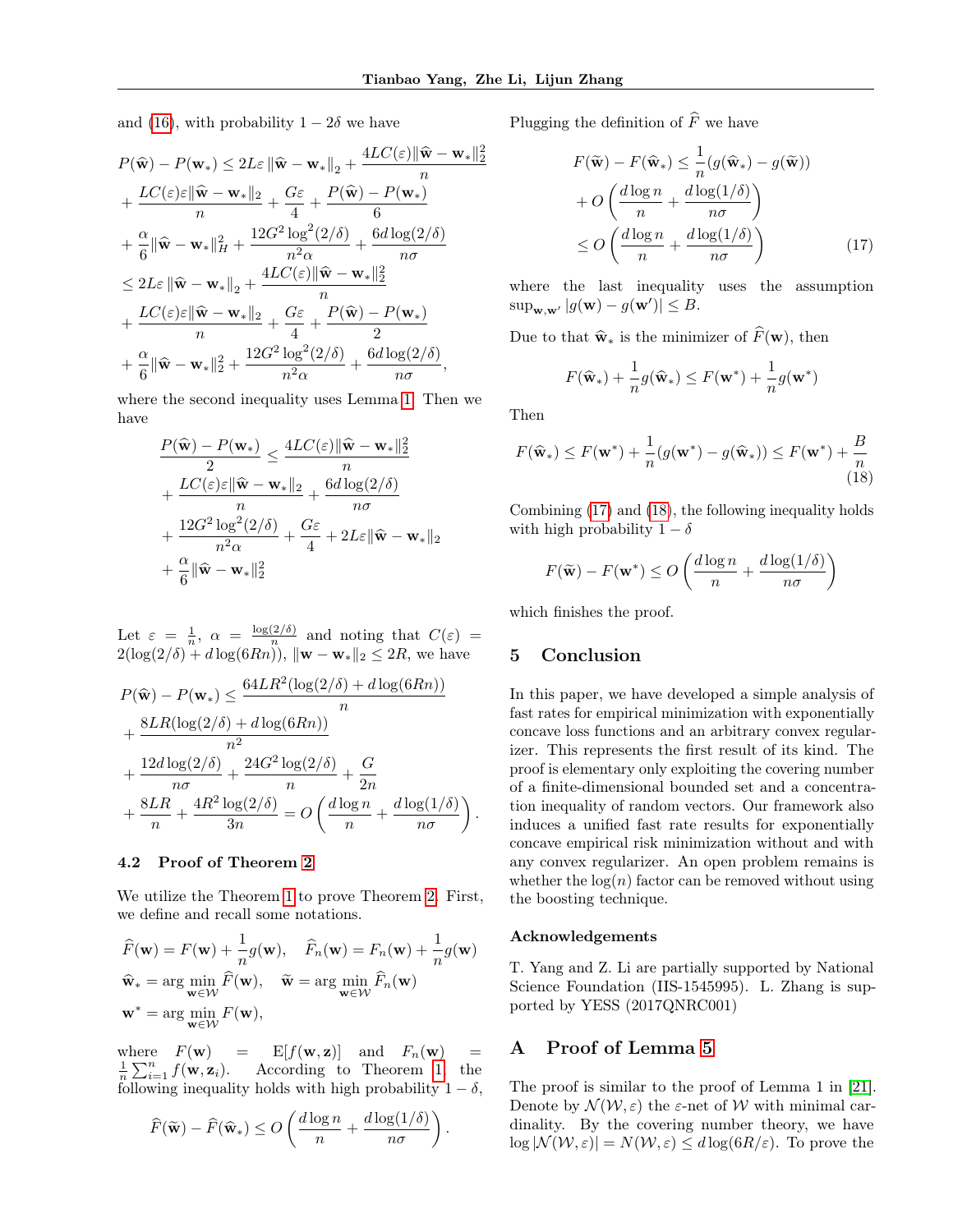upper bound for all  $w \in \mathcal{W}$ , we first consider a fixed point in the  $\mathcal{N}(\mathcal{W}, \varepsilon)$  denoted by  $\mathbf{w} \in \mathcal{N}(\mathcal{W}, \varepsilon)$ . Since  $f(\cdot, \mathbf{z})$  is L-smooth for any  $\mathbf{z} \in \mathcal{Z}$ , we have

$$
\|\nabla f(\mathbf{w}, \mathbf{z}) - \nabla f(\mathbf{w}_*, \mathbf{z})\|_2 \le L \|\mathbf{w} - \mathbf{w}_*\|_2.
$$
 (19)

Because  $f(\cdot, \mathbf{z})$  is both convex and L-smooth, by  $(2.1.7)$ of [\[13\]](#page-8-12), we have

$$
\begin{aligned} & \left\| \nabla f(\mathbf{w}, \mathbf{z}) - \nabla f(\mathbf{w}_*, \mathbf{z}) \right\|_2^2 \\ & \leq 2L \left( f(\mathbf{w}, \mathbf{z}) - f(\mathbf{w}_*, \mathbf{z}) - \langle \nabla f(\mathbf{w}_*, \mathbf{z}), \mathbf{w} - \mathbf{w}_* \rangle \right). \end{aligned}
$$

Taking expectation over both sides, we have

$$
\begin{aligned} &\mathbf{E}\left[\left\|\nabla f(\mathbf{w}, \mathbf{z}) - \nabla f(\mathbf{w}_*, \mathbf{z})\right\|_2^2\right] \\ &\leq 2L\left(F(\mathbf{w}) - F(\mathbf{w}_*) - \langle \nabla F(\mathbf{w}_*), \mathbf{w} - \mathbf{w}_*\rangle\right) \\ &\leq 2L\left(F(\mathbf{w}) - F(\mathbf{w}_*) - (R(\mathbf{w}_*) - R(\mathbf{w}))\right) \\ &= 2L(P(\mathbf{w}) - P(\mathbf{w}_*)), \end{aligned}
$$

where the second inequality uses Lemma [2.](#page-3-2) Following Proposition [1,](#page-4-3) with probability at least  $1 - \delta$ , we have

$$
\|\nabla P(\mathbf{w}) - \nabla P(\mathbf{w}_*) - [\nabla P_n(\mathbf{w}) - \nabla P_n(\mathbf{w}_*)]\|_2
$$
  
=\|\nabla F(\mathbf{w}) - \nabla F(\mathbf{w}\_\*) - \frac{1}{n} \sum\_{i=1}^n [\nabla f(\mathbf{w}, \mathbf{z}\_i) - \nabla f(\mathbf{w}\_\*, \mathbf{z}\_i)]\|\_2  
< \frac{2L \|\mathbf{w} - \mathbf{w}\_\*\|\_2 \log(2/\delta)}{n}  
+ \sqrt{\frac{4L(P(\mathbf{w}) - P(\mathbf{w}\_\*)) \log(2/\delta)}{n}}.

By taking the union bound over all  $\mathbf{w} \in \mathcal{N}(\mathcal{W}, \varepsilon)$ , with probability at least  $1 - \delta$ , the following holds for all  $\mathbf{w} \in \mathcal{N}(\mathcal{W}, \varepsilon),$ 

$$
\|\nabla P(\mathbf{w}) - \nabla P(\mathbf{w}_*) - [\nabla P_n(\mathbf{w}) - \nabla P_n(\mathbf{w}_*)]\|_2 \tag{20}
$$
  
\n
$$
\leq \frac{2L \|\mathbf{w} - \mathbf{w}_*\|_2 (\log(2/\delta) + \log |\mathcal{N}(\mathcal{W}, \varepsilon)|)}{n}
$$
  
\n
$$
+ \sqrt{\frac{4L(P(\mathbf{w}) - P(\mathbf{w}_*)) (\log(2/\delta) + \log |\mathcal{N}(\mathcal{W}, \varepsilon)|)}{n}}
$$
  
\n
$$
\leq \frac{L \|\mathbf{w} - \mathbf{w}_*\|_2 C(\varepsilon)}{n} + \sqrt{\frac{L(P(\mathbf{w}) - P(\mathbf{w}_*)) C(\varepsilon)}{n}}.
$$

Next, we consider any  $\mathbf{w} \in \mathcal{W}$ . There exists  $\mathbf{w}' \in$  $\mathcal{N}(\mathcal{W}, \varepsilon)$  such that  $\|\mathbf{w} - \mathbf{w}'\|_2 \leq \varepsilon$ . Then

$$
\|\nabla P(\mathbf{w}) - \nabla P(\mathbf{w}_*) - [\nabla P_n(\mathbf{w}) - \nabla P_n(\mathbf{w}_*)]\|_2
$$
  
\n
$$
\leq \|\nabla P(\mathbf{w}') - \nabla P(\mathbf{w}_*) - [\nabla P_n(\mathbf{w}') - \nabla P_n(\mathbf{w}_*)]\|_2
$$
  
\n
$$
+ \|\nabla P(\mathbf{w}) - \nabla P(\mathbf{w}')\|_2 + \|\nabla P_n(\mathbf{w}) - \nabla P_n(\mathbf{w}')\|_2
$$
  
\n
$$
\leq \underbrace{\|\nabla P(\mathbf{w}') - \nabla P(\mathbf{w}_*) - [\nabla P_n(\mathbf{w}') - \nabla P_n(\mathbf{w}_*)]\|_2}_A
$$
  
\n+2L\varepsilon,

where the last inequality follows that both  $P(\mathbf{w})$  and  $P_n(\mathbf{w})$  are L-smooth functions. We can bound the term A using [\(20\)](#page-7-8), then we have with probability at least  $1 - \delta$ .

$$
\|\nabla P(\mathbf{w}) - \nabla P(\mathbf{w}_*) - \|\nabla P_n(\mathbf{w}) - \nabla P_n(\mathbf{w}_*)\|_2
$$
\n
$$
\leq \frac{L \|\mathbf{w}' - \mathbf{w}_*\|_2 C(\varepsilon)}{n} + \sqrt{\frac{L(P(\mathbf{w}') - P(\mathbf{w}_*))C(\varepsilon)}{n}}
$$
\n+ 2L\varepsilon\n
$$
\leq \frac{L(\|\mathbf{w} - \mathbf{w}_*\|_2 + \|\mathbf{w} - \mathbf{w}'\|_2)C(\varepsilon)}{n}
$$
\n+  $\sqrt{\frac{L(P(\mathbf{w}) - P(\mathbf{w}_*) + |P(\mathbf{w}) - P(\mathbf{w}')|)C(\varepsilon)}{n}} + 2L\varepsilon$ \n
$$
\leq \frac{L(\|\mathbf{w} - \mathbf{w}_*\|_2 + \varepsilon)C(\varepsilon)}{n}
$$
\n+  $\sqrt{\frac{L(P(\mathbf{w}) - P(\mathbf{w}_*) + G\varepsilon)C(\varepsilon)}{n}} + 2L\varepsilon$ .

By rearranging the terms, we can finish the proof.

### References

- <span id="page-7-2"></span>[1] N. Cesa-Bianchi, A. Conconi, and C. Gentile. On the generalization ability of on-line learning algorithms. IEEE Transactions on Information The $ory, 50(9):2050-2057, 2004.$
- <span id="page-7-6"></span>[2] A. Defazio, F. R. Bach, and S. Lacoste-Julien. SAGA: A fast incremental gradient method with support for non-strongly convex composite objectives. In Advances in Neural Information Processing Systems (NIPS), pages 1646–1654, 2014.
- <span id="page-7-7"></span>[3] V. Feldman. Generalization of erm in stochastic convex optimization: The dimension strikes back. In Advances in Neural Information Processing Systems 29, pages 3576–3584. 2016.
- <span id="page-7-8"></span><span id="page-7-5"></span>[4] A. Gonen and S. Shalev-Shwartz. Average stability is invariant to data preconditioning. implications to exp-concave empirical risk minimization. CoRR, abs/1601.04011, 2016.
- <span id="page-7-1"></span>[5] E. Hazan, A. Agarwal, and S. Kale. Logarithmic regret algorithms for online convex optimization. Machine Learning, 69(2-3):169–192, 2007.
- <span id="page-7-3"></span>[6] S. M. Kakade and A. Tewari. On the generalization ability of online strongly convex programming algorithms. In Advances in Neural Information Processing Systems 21 (NIPS), pages 801–808, 2008.
- <span id="page-7-4"></span>[7] T. Koren and K. Y. Levy. Fast rates for expconcave empirical risk minimization. In Advances in Neural Information Processing Systems 28 (NIPS), pages 1477–1485, 2015.
- <span id="page-7-0"></span>[8] H. J. Kushner and G. G. Yin. Stochastic Approximation and Recursive Algorithms and Applications. Springer, second edition, 2003.